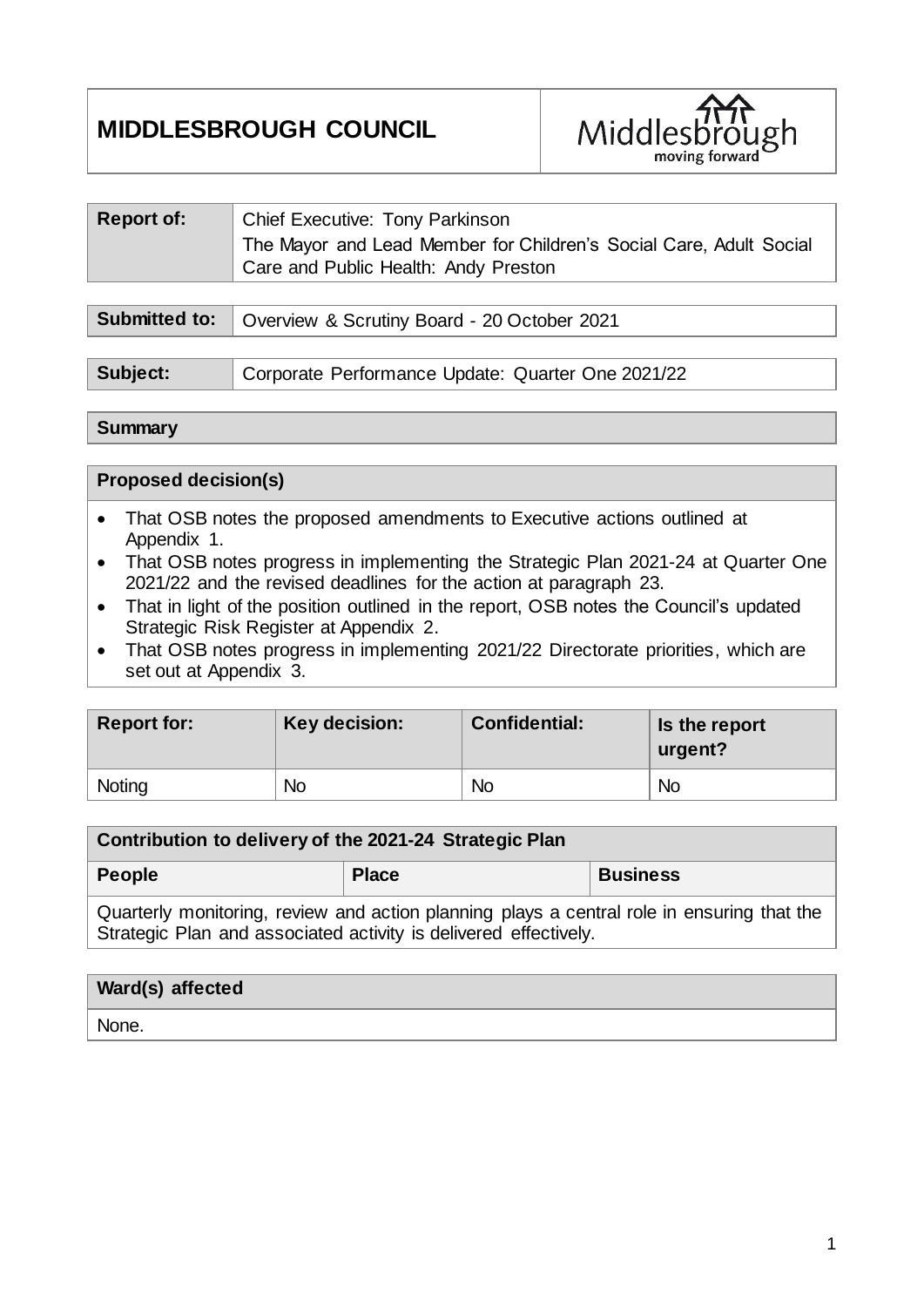### **What is the purpose of this report?**

1. This report advises OSB of corporate performance at the end of Quarter One 2021/22.

### **Why does this report require a member decision?**

- 2. The Council's Scheme of Delegation gives OSB collective responsibility for the overview and scrutiny of corporate strategic performance.
- 3. This report provides the necessary information to enable OSB to discharge its performance monitoring responsibilities, setting out progress against Executive action, the Strategic Plan and other key associated items, together with actions to be taken to address any issued identified.
- 4. The projected 2021/22 financial outturns for Quarter One are presented separately to this meeting of OSB, and so not repeated here. Where performance has had a significant impact on finances this is highlighted in both reports.

### **Report Background**

- 5. As part of continuous improvement in performance and risk management, the Council's Leadership Management Team (LMT) has implemented monthly reviews of corporate performance utilising a Directorate Performance dashboard drawing data from a range of performance systems.
- 6. The output from these sessions will henceforth be reflected in quarterly updates to the Executive and Overview and Scrutiny Board, broadening where appropriate the content of these reports from the past focus on the Strategic Plan and Strategic Risk Register (SRR) and covering in addition progress in delivering actions agreed by the Executive, key Directorate performance issues and other performance-related matters.

### **Overall progress at Quarter One 2021/22**

7. The Council's performance overall at the end of Quarter One was positive, with expected performance standards (as set out in the Council's risk appetite) being achieved in the majority of areas. Further work is required in respect of plans to achieve some Strategic Plan outcome targets, and a review of risk registers in line with the Council's new strategic priorities will be completed in Quarter Two.

### **Progress in delivering Executive actions**

- 8. Actions agreed by the Executive to deliver approved decisions are tracked, monitored and reported on corporately. If, subsequent to the Executive's approval, any action is found to be no longer feasible or appropriate, or cannot be delivered within the approved timescales, this report will be used to advise the Executive of this and seek approval of alternative actions or amended timescales.
- 9. At Quarter One 58 of 59 live actions (98%) were on target to be delivered by the agreed timescales (exceeding the 90% standard of achievement of actions), with one proposed amendment for Executive approval set out at Appendix 1.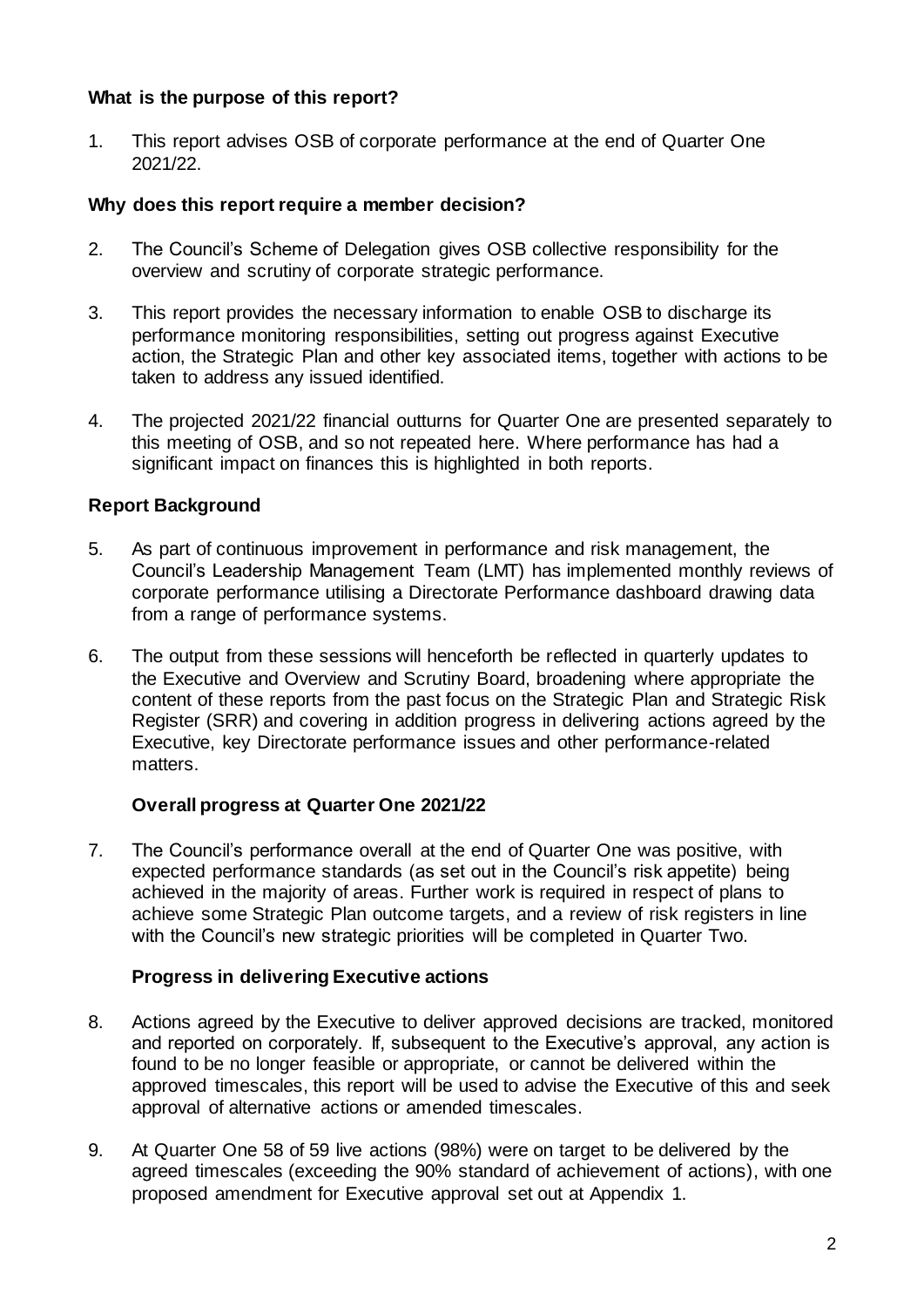10. The amendment relates to the provision of more local detox beds and was part of the Health Scrutiny Panel Action Plan 'Opioid Dependency: What Happens Next?'. As it has not been possible to purchase the proposed site for beds within Middlesbrough, the Council is now exploring a partnership approach with nine other local authorities in the region. This may result in the development of a regional facility or the purchase of beds at an existing facility. This decision will be made by March 2022 to allow the dedicated funding to be committed by end June 2022.

#### **Progress in delivering the Strategic Plan 2021-24**

11. On 24 February 2021, full Council approved a Strategic Plan for 2021-24, setting out nine strategic priorities for this period. At its meeting of 11 May 2021, the Executive agreed an associated set of outcome measures linked to these priorities and a supporting workplan to deliver sustained improvement up to and beyond 2024.

#### **Outcomes**

| 12. At the end of Quarter One, 15 of 24 (62.5%) of Strategic Plan outcomes were on |
|------------------------------------------------------------------------------------|
| target against the corporate standard of 75%, as set out below.                    |

| <b>Outcomes</b>  | Q1 21/22      | Q4 20/21 | <b>Expected</b><br>standard | <b>Standard</b><br>achieved | <b>Trend</b> |
|------------------|---------------|----------|-----------------------------|-----------------------------|--------------|
| Number (%) GREEN | 15/24 (62.5%) | N/A      | 75%                         | No.                         | N/A          |
| Number (%) AMBER | 3/24(12.5%)   | N/A      | N/A                         | N/A                         | N/A          |
| Number (%) RED   | 6/24(25%)     | N/A      | N/A                         | N/A                         | N/A          |

13. It should however be noted that performance is likely to be subject to significant variation initially as more trend data becomes available. Current short-term trend performance is set out below.

| <b>Trend</b> | Improving | <b>Static</b> | Worsening   | No trend data |
|--------------|-----------|---------------|-------------|---------------|
| Of GREEN     | 5/15(33%) | 1/5(7%)       | 0%          | 9/15(60%)     |
| Of AMBER     | $0\%$     | 1/3(33%)      | $0\%$       | 2/3(67%)      |
| Of RED       | 1/6(17%)  | 0%            | $3/6(50\%)$ | 2/6(33%)      |

14. At the end of Quarter One, there were three 'Red Red' outcomes i.e. those not currently projected to meet target and with performance worsening. Further information on these outcomes are set out in the following paragraphs.

### *Crime and anti-social behaviour*

15. The combined crime and anti-social behaviour rate per 1,000 people increased very significantly in Quarter One to 55.07, up from the Quarter Four 2020/21 baseline of 44.1, taking performance well away from the 2024 target of 43.6. The crime rate in June 2021 was the town's second highest in the past five years, driven by acquisitive crime in Central ward as retail reopened following the relaxation of COVID-19 restrictions. At the same time, the quarterly anti-social behaviour rate was the lowest for four years. Analysis of these changes and resulting mitigating actions will be considered with partners during Quarter Two.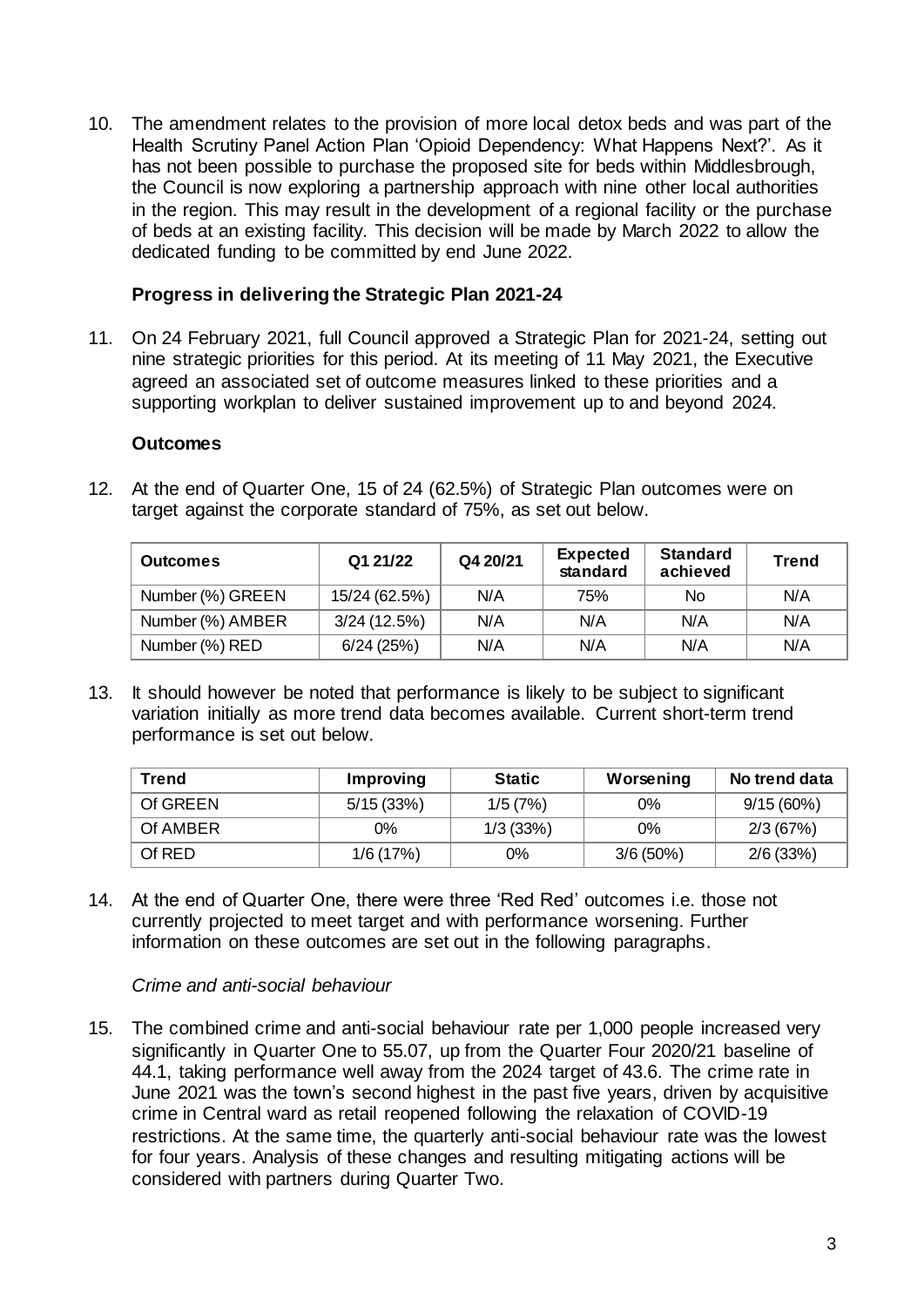### *Town centre vacancies*

- 16. The current estimated vacancy rate is 17.8%, some way from the 2024 target of 13.25%. There were 12 closures of major high street brands / retailers in the town centre in the year to July 2021, with more anticipated in future months. A new vacancy survey is scheduled for September 2021.
- 17. Such closures reflect the national trend. Vacancies are unlikely to be filled by new retail activity, and further retail space is likely to be vacated once the impact of removing Government support measures such as furlough impacts upon struggling businesses. A more fundamental change is required to achieve greater occupancy in the town centre, such as the conversion of space for leisure, office and housing, and an evolution of the wider role of the centre of town.
- 18. This diversification is one of the core elements of the £14.1m Future High Streets Fund programme and targeted investment in Captain Cook Square, as the Council seeks to intervene to stimulate the necessary changes. However, such changes will not be achievable quickly, and as such performance on this indicator may decline further before these changes start to impact positively on occupancy.

### *Household waste recycling*

- 19. The household recycling rate dropped to 28.6% at the end 2020/21 from 33.1% in 2019/20 (and 33.7% in 2018/19), some way from the 2024 target of 35%.
- 20. Performance during 2020/21 was affected by COVID-19, both in terms of increased homeworking (resulting in some poor household recycling practice) and suspensions of green waste collection, reflecting the national trend. However it must be noted that recycling in the town has never exceeded 2018/19 performance, and new approaches will need to be adopted if the town is to achieve its 35%+ target. These approaches will involve local education and enforcement and are likely to involve national changes to recycling in the coming years, with a high likelihood that households will be required to separate recyclables for collection.

### **Workplan**

- 21. Current workplan activity in respect of the outcomes set out above will be reviewed and assessed to consider whether it is sufficient to recover performance to agreed target. If not, additional activity will be brought forward for approval within future quarterly updates to the Executive.
- 22. At the end of Quarter One, performance against Strategic Plan workplan was as set out below, meeting the corporate target of 90%.

| Workplan               | Q1 21/22       | Q4 20/21 | <b>Expected</b><br>standard | <b>Standard</b><br>achieved | <b>Trend</b> |
|------------------------|----------------|----------|-----------------------------|-----------------------------|--------------|
| <b>GREEN/COMPLETED</b> | $91\% / 4.5\%$ | N/A      | 90%                         | Yes                         | N/A          |
| AMBER                  | 0%             | N/A      | N/A                         | N/A                         | N/A          |
| <b>RED</b>             | 4.5%           | N/A      | N/A                         | N/A                         | N/A          |

23. As agreed by the Executive at its June 2021 meeting, COVID-19 recovery initiatives have now been subsumed within the workplan where appropriate. Two of these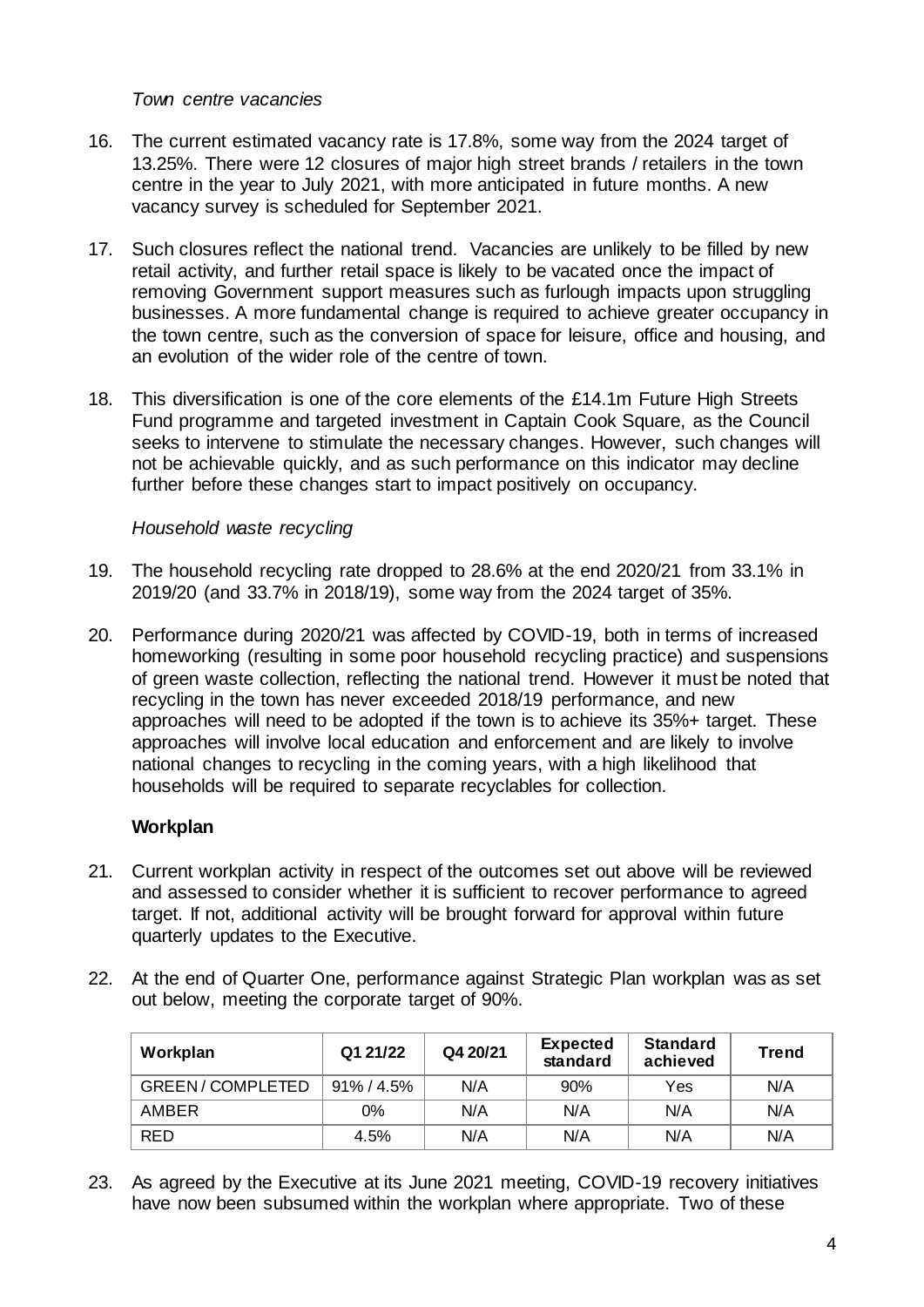initiatives were off target at the end of Quarter One, as set out below. The Executive is asked to approve revised deadlines where specified.

| Action                                                                                | Owner             | <b>Agreed Due</b><br>Date | Reason for (R) /<br>Impact (I) of delay                                                                                    | Proposed<br><b>Revised Due</b><br>Date |
|---------------------------------------------------------------------------------------|-------------------|---------------------------|----------------------------------------------------------------------------------------------------------------------------|----------------------------------------|
| Increase the uptake of flu vaccinations<br>across Middlesbrough from 43.3% to<br>55%. | Public Health     | 30/03/21                  | (R) Complete but only<br>52.4% achieved.<br>(I) Limited as low flu<br>incidence in 2020/21<br>due to social<br>distancing. | N/A                                    |
| Maintain sufficient domiciliary care<br>capacity to meet local demand.                | Adult Social Care | 30/06/21                  | (R) Evolving pressure<br>of mandatory<br>vaccinations.                                                                     | 31/03/22                               |

## **Strategic Risk Register**

- 24. Issues raised within this report which impact on the risk profile of the Council are reflected within the Council's Strategic Risk Register (SRR), which was reviewed in the quarter in line with the Council's policy and is set out at Appendix 2. In summary:
	- the total number of risks on the SRR remained at 35, comprising 20 high risks, 14 medium and one low risk, with no risks added or closed off during the quarter;
	- one risk increased in severity, this being retail market distress impacting on the town centre, as set out at paragraphs 16-18;
	- one risk reduced in severity, this being the risk of UK / EU Trade and Security Deal adversely affecting Council operations, as result of the European Commission adopting two data adequacy decisions for the UK on 28 June 2021, meaning that data can now flow freely from the EU to the UK; and
	- performance in delivering mitigating actions associated with high or medium risks on the SRR was above the expected performance standard of 90%.
- 25. Strategic risks are currently subject to a fundamental review to reflect revisions to the Council's strategic priorities outlined in the Strategic Plan 2021-24. The outcome of this review will be reflected in the Quarter Two update report, which will see new risks added to the SRR to address internal audit findings on CCTV, delivery of the Urban Farm at Middlehaven and local uptake of COVID-19 vaccinations.

## **Progress in delivering Directorate Priorities for 2021/22 and risk mitigations**

- 26. Directorates are accountable for a number of Directorate-specific actions each year to ensure ongoing compliance with legal duties and best practice and that business change is well managed. Directorate Priorities for 2021/22 are set out at Appendix 3.
- 27. At the end of Quarter One, with 100% of Directorate priorities were rated either Green or Amber (i.e. some milestone slippage but still expected to be delivered inyear), in line with the expected standard of 90%. Performance in delivering mitigating actions associated with high or medium risks on Directorate risk registers was above the expected performance standard of 90%.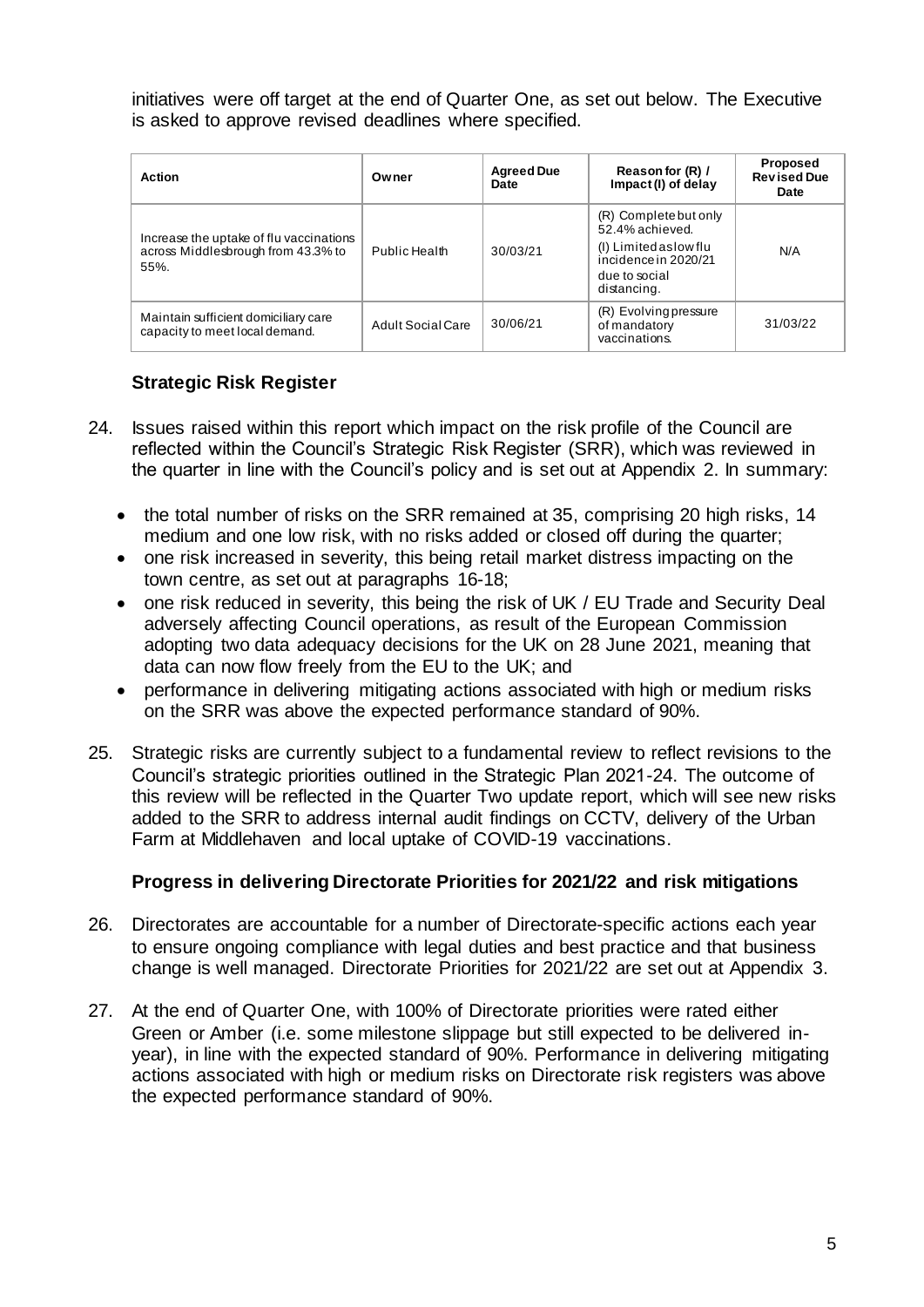## **Progress in delivering Programmes and Projects**

28. The Council maintains a portfolio of programmes and projects in support of achievement of the Council's strategic and directorate priorities. At the end of Quarter One, 20 of 27 programmes were rated Green and the remaining seven Amber, together meeting the expected standard of 90%. While some projects require updated milestones due to the impact of COVID-19, no significant issues were escalated at the end of Quarter One.

#### **Progress in other corporate performance matters**

- 29. In addition to the above performance and risk issues, LMT reviews a range of other performance measures on a monthly basis, including compliance with agreed actions from internal audits, responsiveness to statutory information requests, information security incidents and complaints.
- 30. At Quarter One the key points of note were:
	- Performance in responding to Subject Access Requests (requests by individuals for data that the Council holds about them) has improved significantly, with all requests received during the quarter responded to within statutory timescales. The mitigation plan put in place to clear the backlog of overdue requests (mainly within Children's Services) is working and is expected to be successful over time.
	- Performance in responding to other major statutory information requests (under the Freedom of Information Act 2000 and the Environmental Information Regulations 2004) is recovering post-COVID but further mitigation will be required to improve the handling and timeliness of responses longer-term, and LMT will consider a business case for investment in Quarter Two.
	- Complaints have now been moved under the remit of Corporate Affairs and Audit Committee and this committee will receive an annual report before the end of the financial year.

### **What decisions are being asked for?**

- 31. That OSB notes the proposed amendments to Executive actions outlined at Appendix 1.
- 32. That OSB notes progress in implementing the Strategic Plan 2021-24 at Quarter One 2021/22 and approves the revised deadlines for the action at paragraph 23.
- 33. That in light of the position outlined in the report, OSB notes the Council's updated Strategic Risk Register at Appendix 2.
- 34. That OSB notes progress in implementing 2021/22 Directorate priorities, which are set out at Appendix 3.

### **Why is this being recommended?**

35. To enable the effective management of performance and risk in line with the Council's Local Code of Corporate Governance.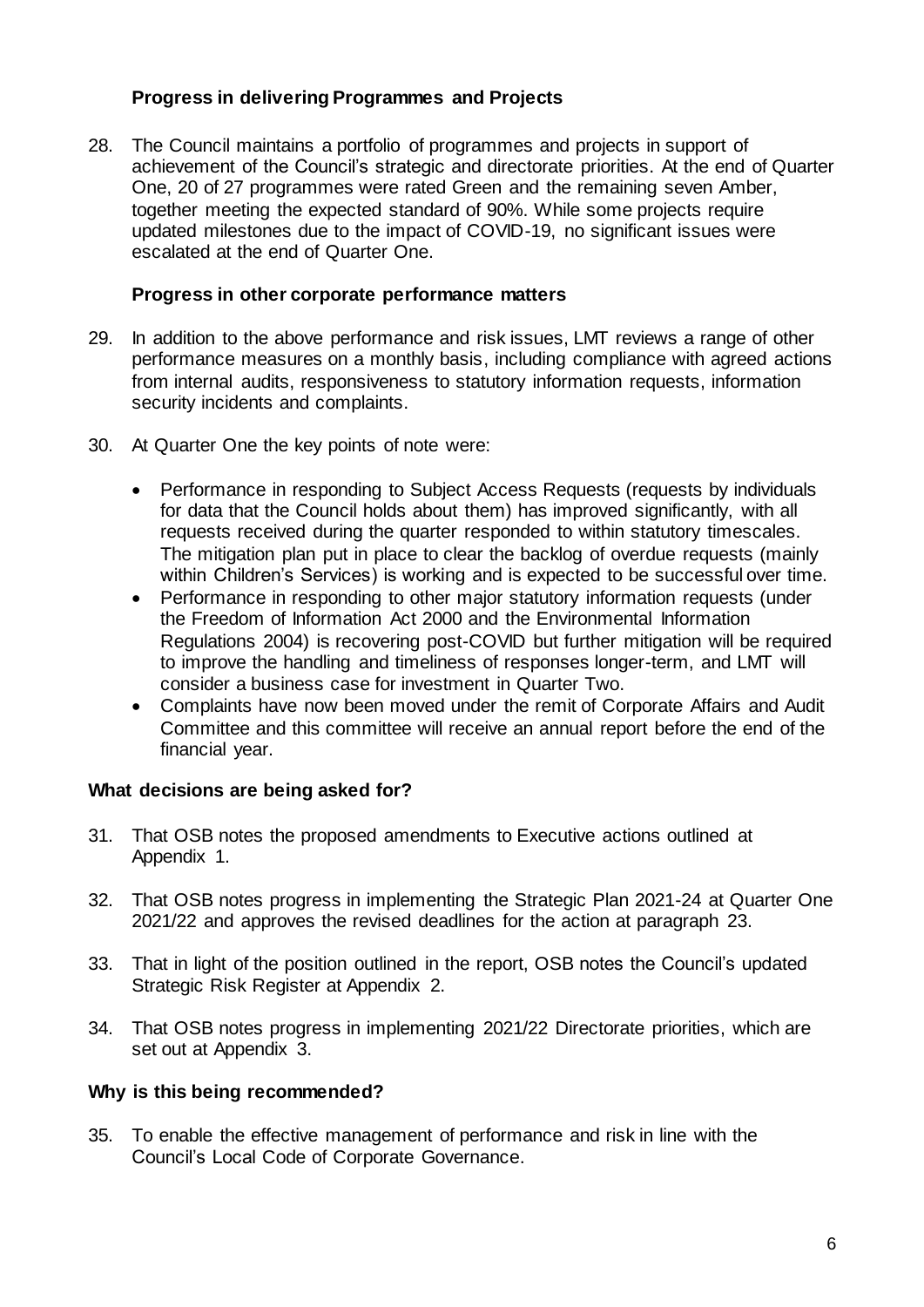## **Other potential decisions and why these have not been recommended**

36. Not applicable.

## **Impact(s) of recommended decision(s)**

## **Legal**

37. Not applicable.

## **Financial**

38. Any financial implications relating to issues set out in this report, are summarised in the Revenue and Capital Budget – Projected Outturn Position at Quarter One 2020/21 report considered by OSB at this meeting.

### **Policy framework**

39. The Strategic Plan and associated budgets form part of the Council's Policy Framework.

### **Equality and diversity**

40. As reported to Council in February 2021, no negative differential impact on diverse groups and communities is anticipated from the direction of travel set out in the Strategic Plan 2021-24.

### **Risk**

41. Risk implications are set out in the main body of the report.

### **Actions to be taken to implement the decision(s)**

42. Mitigating activity set out in the main body of the report will continue to be applied by Directorates as stated and monitored by LMT as part of monthly Performance Dashboard reviews.

### **Appendices**

- 1 Amendments to Executive actions at Quarter One 2021/22
- 2 Summary Strategic Risk Register at Quarter One 2021/22
- 3 Directorate priorities 2021/22 and progress at Quarter One 2021/22

### **Background papers**

|          | 24/02/21 Council Strategic Plan 2021-24                         |
|----------|-----------------------------------------------------------------|
| 11/05/21 | Executive Strategic Plan 2021-24: approach to delivery          |
| 15/06/21 | Executive Strategic Plan 2020-23 – Progress at Year End 2020/21 |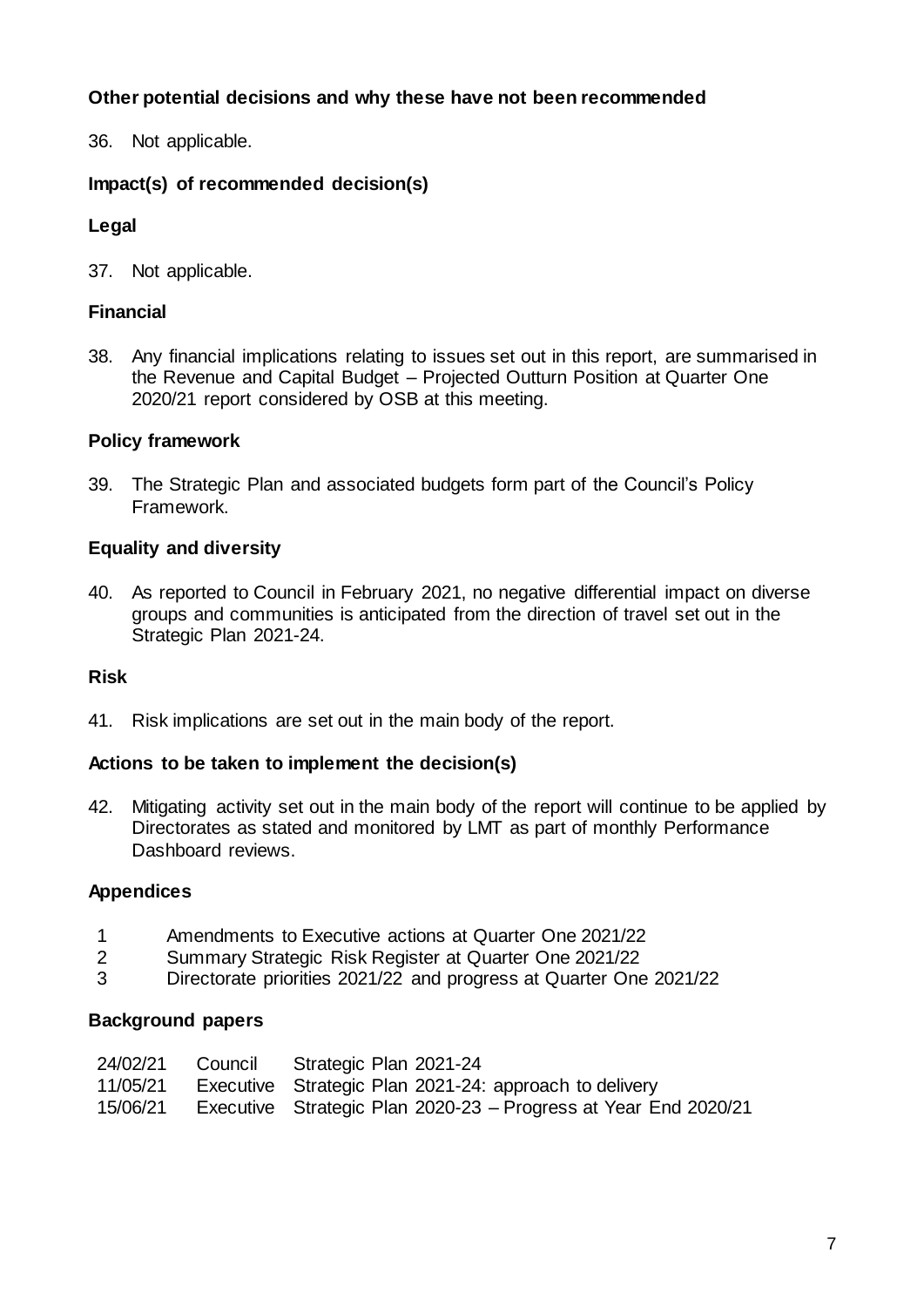- **Contact:** Paul Stephens, Head of Strategy, Information and Governance Gemma Cooper, Strategy Delivery Manager
- **Email:** [paul\\_stephens@middlesbrough.gov.uk](mailto:paul_stephens@middlesbrough.gov.uk) [gemma\\_cooper@middlesbrough.gov.uk](mailto:gemma_cooper@middlesbrough.gov.uk)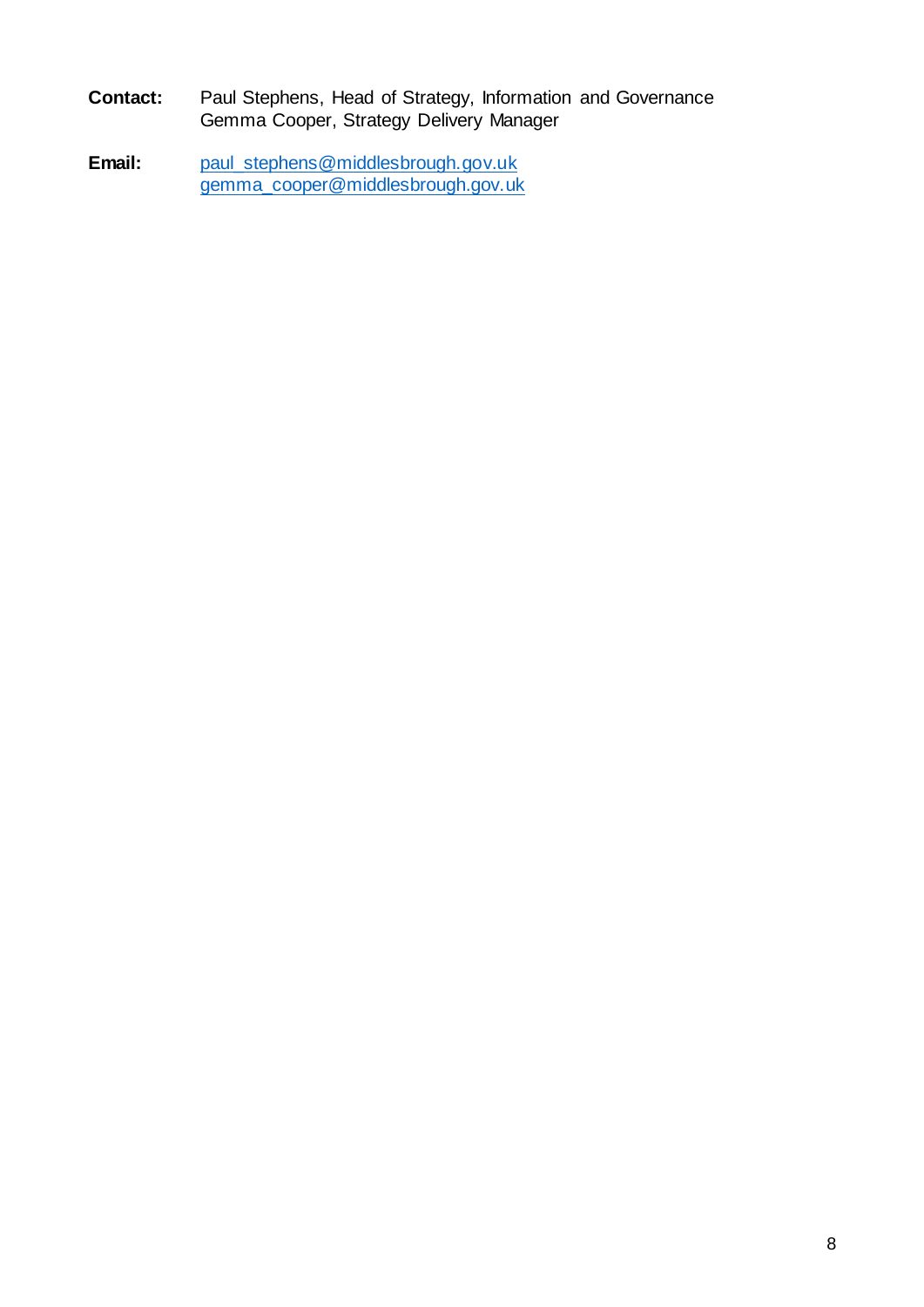## **Appendix 1: Amendments to Executive actions at Quarter One 2021/22**

| <b>Executive</b><br>Οf | Report                                                                                  | <b>Action</b>                                                                                                                                                                                                             | Owner            | Agreed<br>Due Date | Proposed<br>Revised<br>Due Date |
|------------------------|-----------------------------------------------------------------------------------------|---------------------------------------------------------------------------------------------------------------------------------------------------------------------------------------------------------------------------|------------------|--------------------|---------------------------------|
| 27/05/21               | Health Scrutiny Panel, Opioid<br>Dependency: What Happens Next? -<br><b>Action Plan</b> | Alternative detox provision is being<br>explored regionally and dedicated<br>funding secured from PHE to enhance<br>detox capacity in 2021/22. Regional<br>pilot to be carried out in 21/22 to<br>inform future approach. | Public<br>Health | 30/06/21           | 31/03/22                        |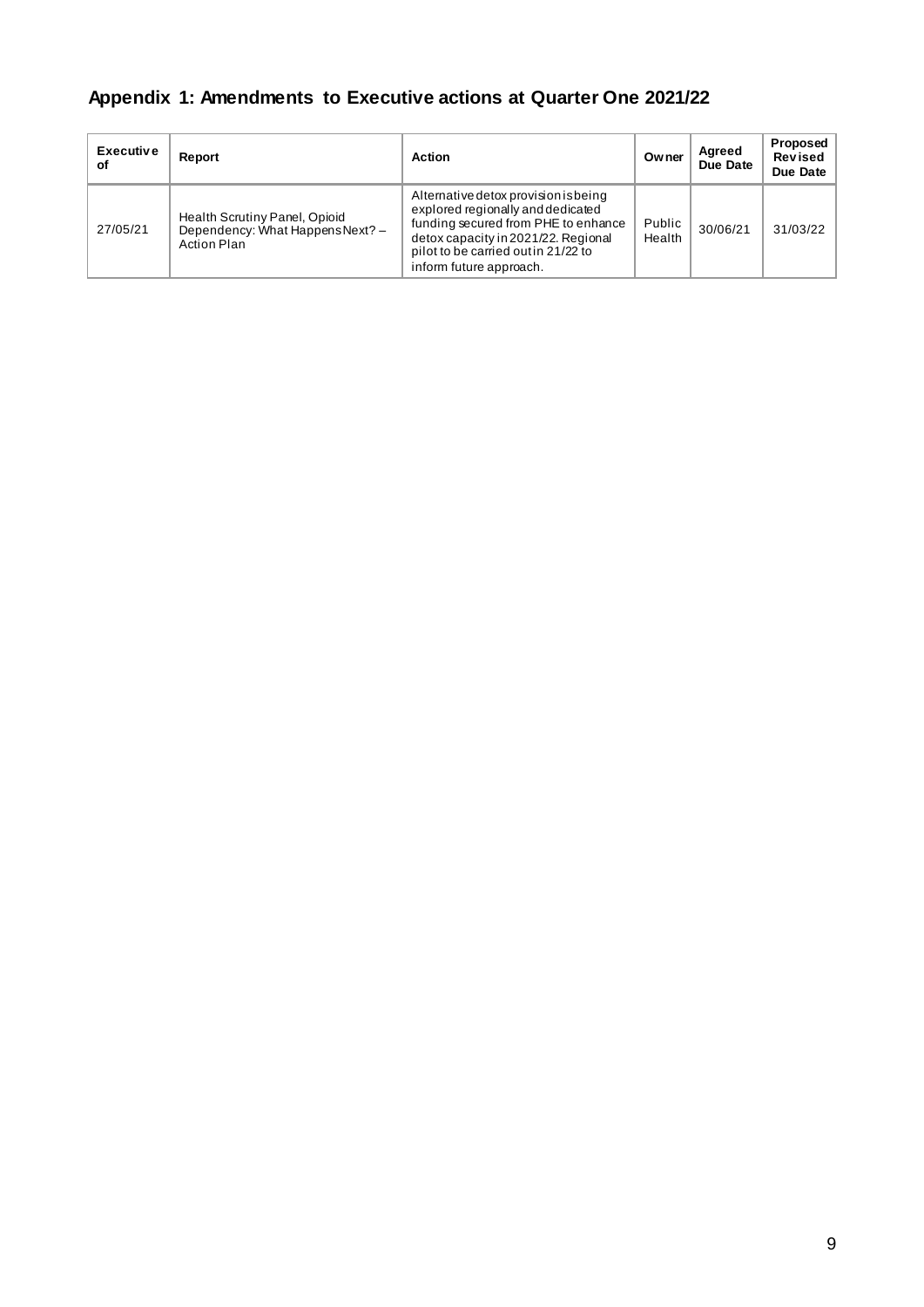## **Appendix 2: Summary Strategic Risk Register at Quarter One 2021/22**

The table below sets out high and medium risks to the achievement of the Council's strategic priorities at Quarter One 2021/22 in order of severity, with impacts ranging from insignificant to extreme, and likelihood ranging from rare to almost certain to happen.

In line with its Risk and Opportunity Management Policy, the Council aims (where possible) to manage down High risks to the lowest practicable level immediately and Medium risks to the lowest practicable level within three months.

| Risk<br>Level | <b>Risk</b>                                                                                                                                                                                                | Likelihood        | Impact  | <b>Trend</b>  |
|---------------|------------------------------------------------------------------------------------------------------------------------------------------------------------------------------------------------------------|-------------------|---------|---------------|
| High          | Failure to control expenditure within Children's Services (MFTP<br>pressure).                                                                                                                              | Likely            | Extreme | ❸             |
| High          | Retail market distress impacting Middlesbrough town centre.                                                                                                                                                | Almost<br>Certain | Major   | ➀             |
| High          | Failure to achieve full reimbursement from Government for costs<br>incurred in responding to COVID-19 to date and risks of further<br>costs being incurred as a result of local outbreaks (MTFP pressure). | Possible          | Extreme | ⊖             |
| High          | Insufficient funding to meet increased expenditure that might be<br>incurred from increased demand as a result of COVID-19 (MTFP<br>pressure).                                                             | Possible          | Extreme | Э             |
| High          | Breach of data rights due to untimely response to information<br>requests.                                                                                                                                 | Likely            | Major   | ❸             |
| High          | Inadequate safeguarding practices lead to children and young<br>people being at risk.                                                                                                                      | Likely            | Major   | ⊖             |
| High          | Insufficient year 7 school places available to meet demand over the<br>next 5 years                                                                                                                        | Possible          | Major   | Э             |
| High          | Failure of Boho X to deliver anticipated benefits and financial<br>returns.                                                                                                                                | Possible          | Major   | Э             |
| High          | High residential voids/low sale values within Middlesbrough.                                                                                                                                               | Possible          | Major   | ⊖             |
| High          | Historical investigations requiring changes to social work practice.                                                                                                                                       | Possible          | Major   | Э             |
| High          | Inaccurate MTFP resulting in funding gap requiring further savings.                                                                                                                                        | Possible          | Major   | Э             |
| High          | Children impacted by social care transformation.                                                                                                                                                           | Possible          | Major   | ⊖             |
| High          | New historic child abuse claims.                                                                                                                                                                           | Possible          | Major   |               |
| High          | Failure to maintain adequate corporate governance.                                                                                                                                                         | Possible          | Major   | Э             |
| High          | Failure to align operations and culture within strategic objectives.                                                                                                                                       | Possible          | Major   | $\bm{\Theta}$ |
| High          | Decline in new housebuilding impact on Council income.                                                                                                                                                     | Possible          | Major   | $\Theta$      |
| High          | External factors (e.g. Brexit, COVID-19) impacting Middlesbrough's<br>economy.                                                                                                                             | Possible          | Major   | ⊛             |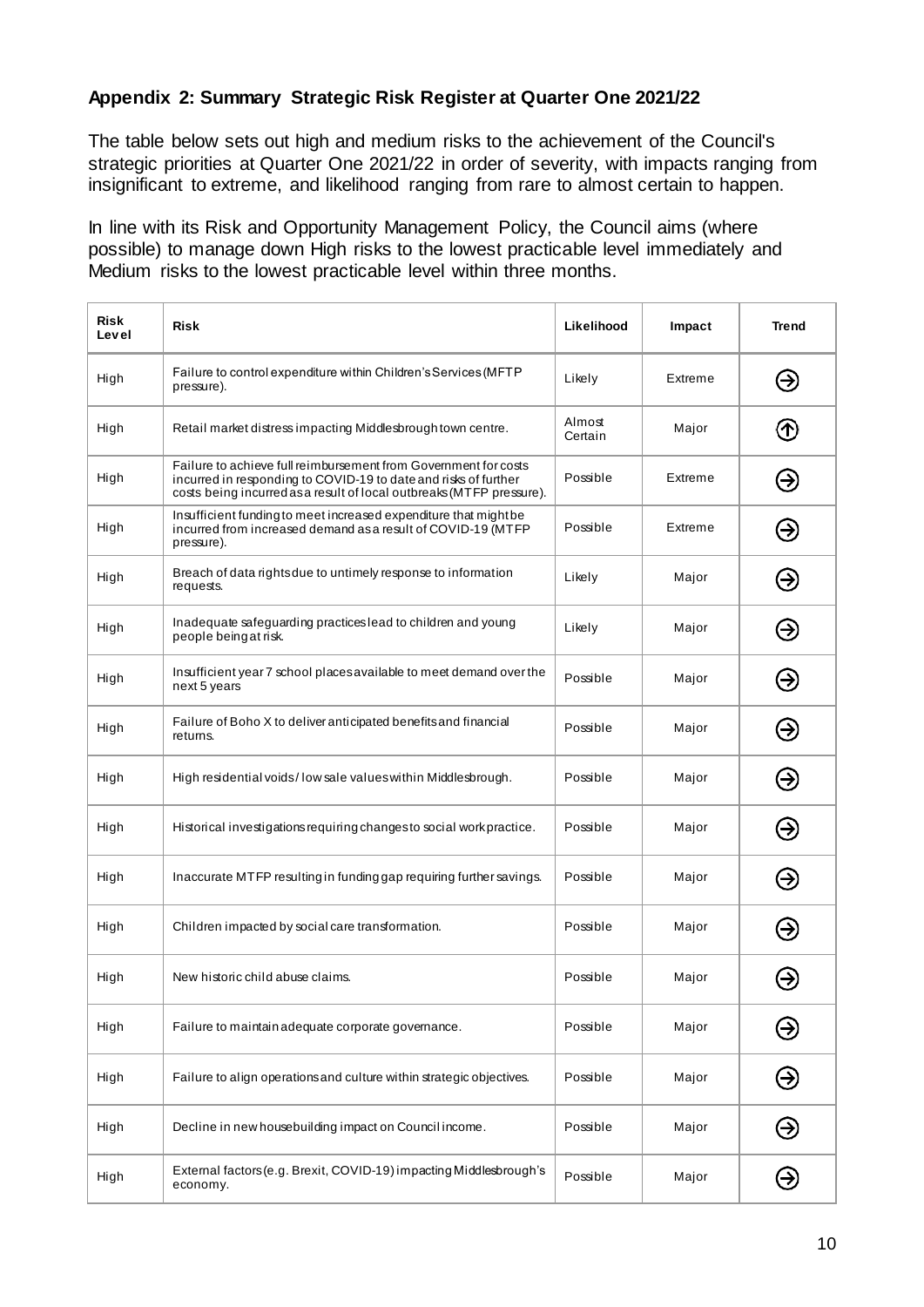| Risk<br>Level | Risk                                                                                                                | Likelihood | Impact   | <b>Trend</b>  |
|---------------|---------------------------------------------------------------------------------------------------------------------|------------|----------|---------------|
| High          | Future waste disposal contract costs (MTFP pressure).                                                               | Possible   | Major    | Э             |
| High          | Failure to adequately plan for new COVID-19 wave or subsequent<br>pandemics.                                        | Unlikely   | Extreme  | ❸             |
| High          | Disruption from national / local elections.                                                                         | Likely     | Moderate | ⊖             |
| Medium        | UK / EU Trade and Security Deal adversely affecting Council<br>operations.                                          | Unlikely   | Major    | V             |
| Medium        | Failure to develop effective partnerships.                                                                          | Unlikely   | Major    | ❸             |
| Medium        | National Waste Review (MTFP pressure).                                                                              | Unlikely   | Major    | Э             |
| Medium        | Reduction in frontline policing impacting on crime/community<br>resilience.                                         | Possible   | Moderate | ⊖             |
| Medium        | Failure to recruit and / or retain key staff.                                                                       | Possible   | Moderate | ❸             |
| Medium        | Limited or no partnership involvement due to COVID-19 with the<br>Children's Service Safeguarding Improvement Plan. | Possible   | Moderate | ❸             |
| Medium        | Failure to adhere to corporate procurement policies.                                                                | Possible   | Moderate | ⊖             |
| Medium        | Terrorist incident (reflects National Threat Level).                                                                | Rare       | Extreme  | ❸             |
| Medium        | Failure to comply with statutory duties.                                                                            | Rare       | Extreme  | ⊖             |
| Medium        | Failure to adapt service delivery to COVID-19 Secure guidelines.                                                    | Rare       | Extreme  |               |
| Medium        | Poor skills profile of school leavers.                                                                              | Unlikely   | Moderate | $\bm \Theta$  |
| Medium        | Inward migration increasing demand for services.                                                                    | Unlikely   | Moderate | ⊛             |
| Medium        | Insufficient primary school places in central Middlesbrough.                                                        | Unlikely   | Moderate | $\bm{\Theta}$ |
| Medium        | Poor quality of services provided by health partners impacting /<br>increasing demand for Council services.         | Possible   | Minor    | $\Theta$      |
| Low           | Data protection law breach - failure of staff to complete training.                                                 | Rare       | Major    | Э             |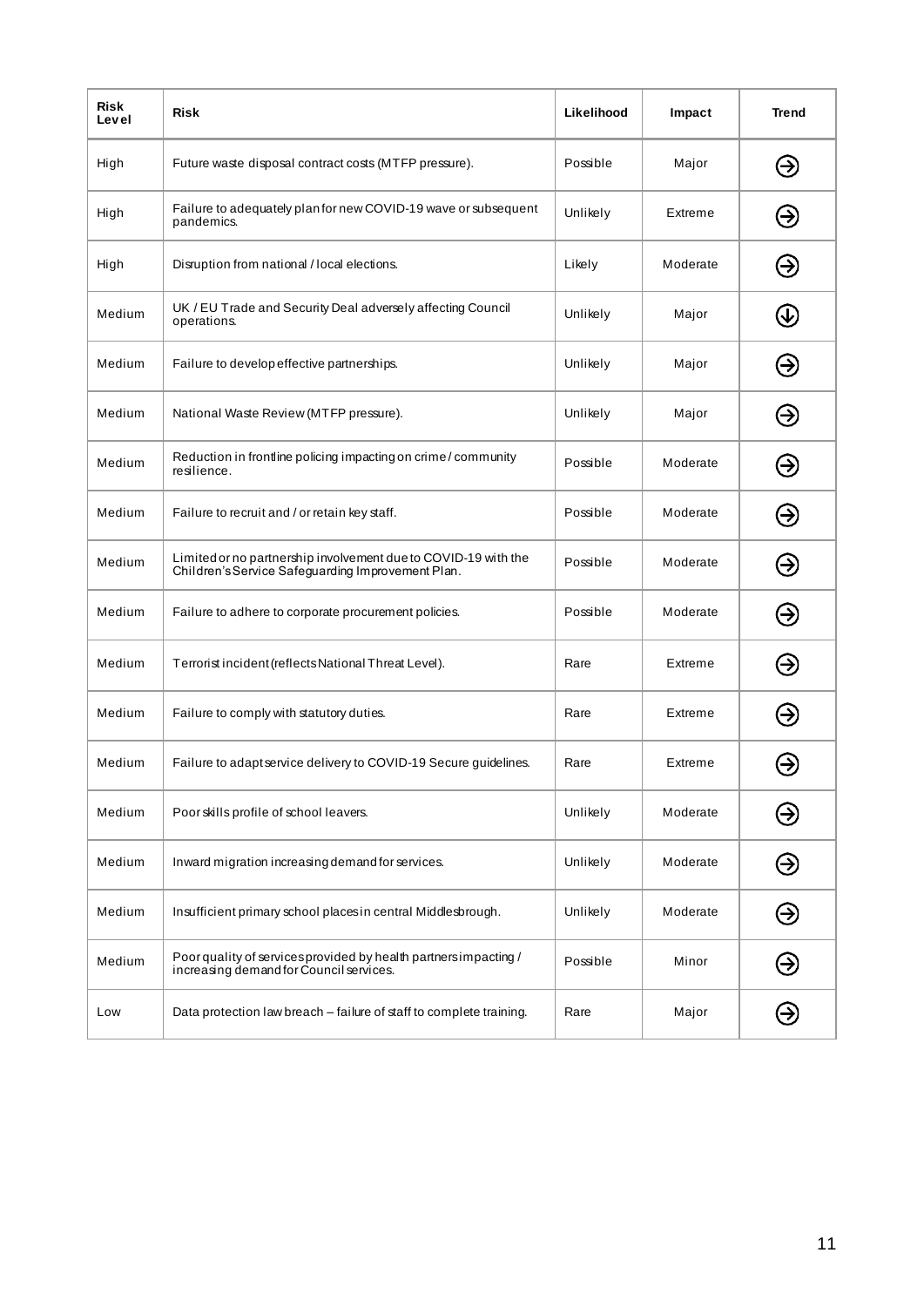## **Appendix 3: Directorate priorities for 2021/22**

## **Environment and Community Services**

| Priority                                                                                                                                         | Due Date | RAG at Q1 |
|--------------------------------------------------------------------------------------------------------------------------------------------------|----------|-----------|
| Submit Expression of Interest and then subsequent funding bid for A66 improvements in<br>conjunction with the TVCA and neighbouring authorities. | 31/10/21 | Green     |
| Complete works in respect of Column 22b.                                                                                                         | 31/10/21 | Amber     |
| Update 'Flooding and Severe Weather Plan' (Flood Action Plan) for Middlesbrough.                                                                 | 31/03/22 | Amber     |
| Undertake immediate works to allow Transporter Bridge mitigation measures to be removed.                                                         | 30/11/21 | Amber     |
| Implement Hostile Vehicle Mitigation scheme in Centre Square and at MFC.                                                                         | 16/07/21 | Amber     |
| Undertake inspection of all bridges and structures and joint procurement with RCBC.                                                              | 31/03/22 | Amber     |
| Complete five-year highways asset investment plan and report to Executive.                                                                       | 31/03/22 | Green     |
| Undertake year-one HIAP investment.                                                                                                              | 31/03/22 | Green     |
| Embed our Values within the Directorate and make staff feel more valued.                                                                         | 31/03/22 | Green     |
| Improve staff communication within the Directorate so that staff feel more engaged and understand<br>organisational priorities.                  | 31/03/22 | Green     |
| Deliver all budgeted savings initiatives and maintain spend within the limits provided for in our<br>Medium-Term Financial Plan.                 | 31/03/22 | Green     |
| Launch staff volunteering scheme allowing employees to support local voluntary groups during<br>working hours.                                   | 30/09/21 | Green     |

## **Regeneration and Culture**

| Priority                                                                        | Due Date | RAG at Q1 |
|---------------------------------------------------------------------------------|----------|-----------|
| Develop site infrastructure at Middlehaven through the Brownfield Housing Fund. | 31/03/22 | Green     |
| Work with Thirteen Group to deliver developmentat Gresham.                      | 31/12/21 | Green     |
| Improve Middlesbrough Rail Station and the areas around it.                     | 28/02/22 | Green     |
| Deliver transport schemes to improve efficiency and capacity of the network.    | 31/03/22 | Green     |
| Market the premium housing sites at Nunthorpe Grange and Newham Hall.           | 31/03/22 | Green     |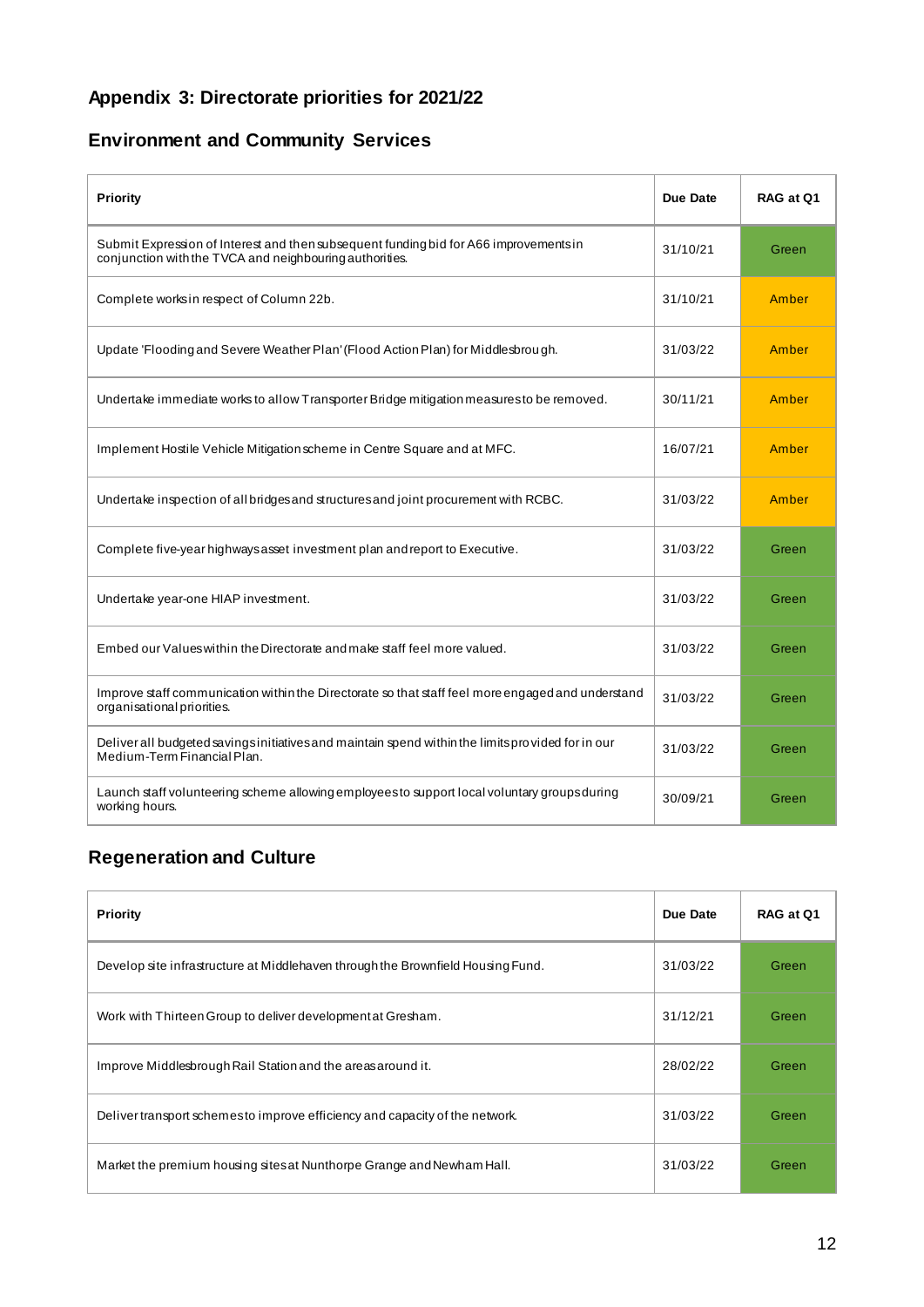| Priority                                                                                                                         | Due Date | RAG at Q1 |
|----------------------------------------------------------------------------------------------------------------------------------|----------|-----------|
| Deliver 450 new homes across Middlesbrough.                                                                                      | 31/03/22 | Green     |
| Prepare a new balanced Local Plan for adoption, based on greater community engagement.                                           | 31/03/22 | Green     |
| Delivernew location for Teesside Archives.                                                                                       | 31/12/21 | Green     |
| Deliver Future High Streets Fund programme.                                                                                      | 31/07/21 | Green     |
| Deliver Town's Fund programme.                                                                                                   | 31/08/21 | Green     |
| Embed our Values within the Directorate and make staff feel more valued.                                                         | 31/03/22 | Green     |
| Improve staff communication within the Directorate so that staff feel more engaged and understand<br>organisational priorities.  | 31/03/22 | Green     |
| Deliver all budgeted savings initiatives and maintain spend within the limits provided for in our<br>Medium-Term Financial Plan. | 31/03/22 | Green     |

## **Finance**

| <b>Priority</b>                                                                                                                                                                                                                                               | Due Date | RAG at Q1 |
|---------------------------------------------------------------------------------------------------------------------------------------------------------------------------------------------------------------------------------------------------------------|----------|-----------|
| Set a balanced budget for the Council and maintain an accurate and timely Medium Term Financial<br>Plan (MTFP).                                                                                                                                               | 31/03/22 | Amber     |
| Monitor the financial position of the Council including close working with Directorates ensuring<br>correct allocation/maximising use of grants received, e.g. Covid, and the monitoring of the<br>Investment Strategy and the effects on the Council's MTFP. | 31/03/22 | Amber     |
| Analyse impacts of Fair Funding Review / Comprehensive Spending review and the provision of<br>information to support the Council's position and representations to Government.                                                                               | 31/03/22 | Amber     |
| To support Children's Services in the improvement journey and in making reductions in costs.                                                                                                                                                                  | 31/03/22 | Amber     |
| Improved working and integration between services provided by Financial Planning & Support and<br>Financial Governance & Revenuesto maximise available resources and improve the overall service<br>provided.                                                 | 31/03/22 | Amber     |
| Achieve an unqualified set of accounts for the 2020/21 financial year.                                                                                                                                                                                        | 31/03/22 | Amber     |
| Implement the new accounting regulations in relation to leasing.                                                                                                                                                                                              | 31/03/22 | Green     |
| Implement the insurance service review and tender insurance contract arrangements to commence<br>from 1st April 2022.                                                                                                                                         | 31/03/22 | Amber     |
| Corporate Welfare Solution.                                                                                                                                                                                                                                   | 31/03/22 | Green     |
| Corporate Voicescape Solution.                                                                                                                                                                                                                                | 31/03/22 | Green     |
| Improving collection activities.                                                                                                                                                                                                                              | 31/03/22 | Green     |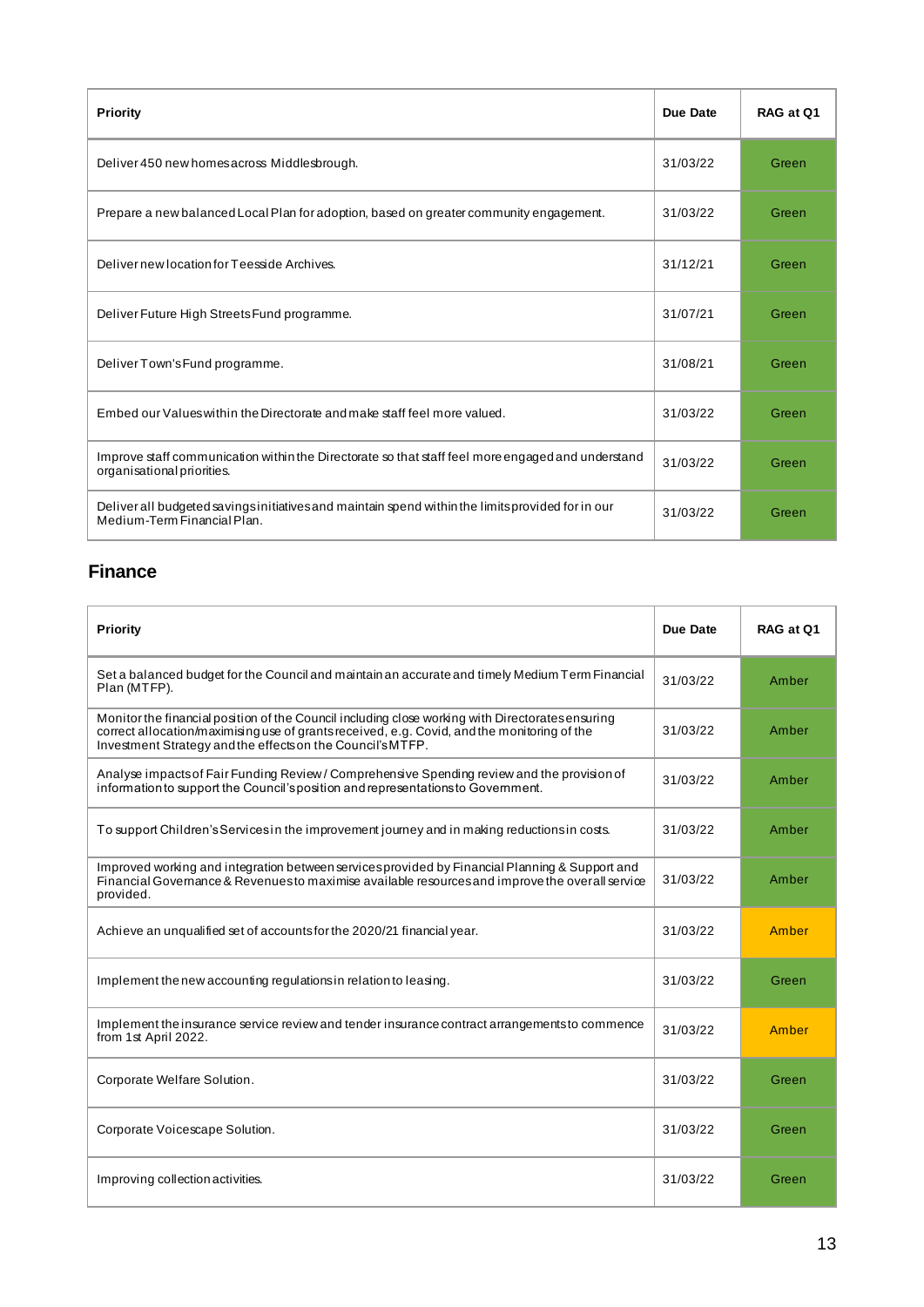| <b>Priority</b>                                                                                                                                                                                                                                                     | Due Date | RAG at Q1 |
|---------------------------------------------------------------------------------------------------------------------------------------------------------------------------------------------------------------------------------------------------------------------|----------|-----------|
| Re-procure pensions administration contract.                                                                                                                                                                                                                        | 31/03/22 | Amber     |
| Pension Fund Actuary procurement and on-boarding.                                                                                                                                                                                                                   | 31/12/21 | Amber     |
| Preparation for 31/03/2022 Pension Fund triennial valuation.                                                                                                                                                                                                        | 31/03/22 | Green     |
| Review procurement policy and practice in preparation for the outcome of the procurement green<br>paper, including the opportunity for transformation and innovation.                                                                                               | 31/10/21 | Amber     |
| Lead on the green strategy theme for sustainable procurement.                                                                                                                                                                                                       | 31/10/21 | Green     |
| Support COVID recovery ensuring that markets remain sustainable and continue to meet the needs<br>of our vulnerable population.                                                                                                                                     | 31/03/22 | Amber     |
| Undertake a review of valuation and estatesto ensure that both the development function and<br>commercial management of assets are resourced and have clear strategic plans                                                                                         | 31/03/22 | Amber     |
| Support the children's improvement journey through the improved relationship with local providers<br>to ensure local provision maps to local need.                                                                                                                  | 31/03/22 | Amber     |
| Renegotiate the section 75 arrangement with health to ensure services delivered are funded and<br>fully accountable.                                                                                                                                                | 31/10021 | Amber     |
| Roll out training in a number of areas of financial governance, including: Business World e-learning<br>modules, treasury management training for Members, counter-fraud awareness and training for<br>staff and VAT training for DMT's & SMT's on relevant topics. | 28/02/22 | Amber     |
| Embed our Values within the Directorate and make staff feel more valued.                                                                                                                                                                                            | 31/03/22 | Green     |
| Improve staff communication within the Directorate so that staff feel more engaged and understand<br>organisational priorities.                                                                                                                                     | 31/03/22 | Green     |
| Deliver all budgeted savings initiatives and maintain spend within the limits provided for in our<br>Medium-Term Financial Plan.                                                                                                                                    | 31/03/22 | Green     |

## **Adult Social Care and Health Integration**

| Priority                                                                                                                                        | Due Date | RAG at Q1 |
|-------------------------------------------------------------------------------------------------------------------------------------------------|----------|-----------|
| Complete review of the Occupational Therapy service and implement an improved service model to<br>ensure that provision is in line with demand. | 30/09/21 | Amber     |
| Embed Making Every Adult Matter (MEAM) guidance to ensure improved support to adults with<br>multiple disadvantages.                            | 30/11/21 | Amber     |
| Implement the requirements of the Domestic Abuse Act.                                                                                           | 31/08/21 | Amber     |
| Prepare for 01/04/22 implementation of the Liberty Protection Safeguards (LPS).                                                                 | 31/03/22 | Amber     |
| Review ASC senior management structure and implement changes as required.                                                                       | 31/07/21 | Amber     |
| Review of Direct Payments system to ensure consistency and equitability.                                                                        | 31/03/22 | Amber     |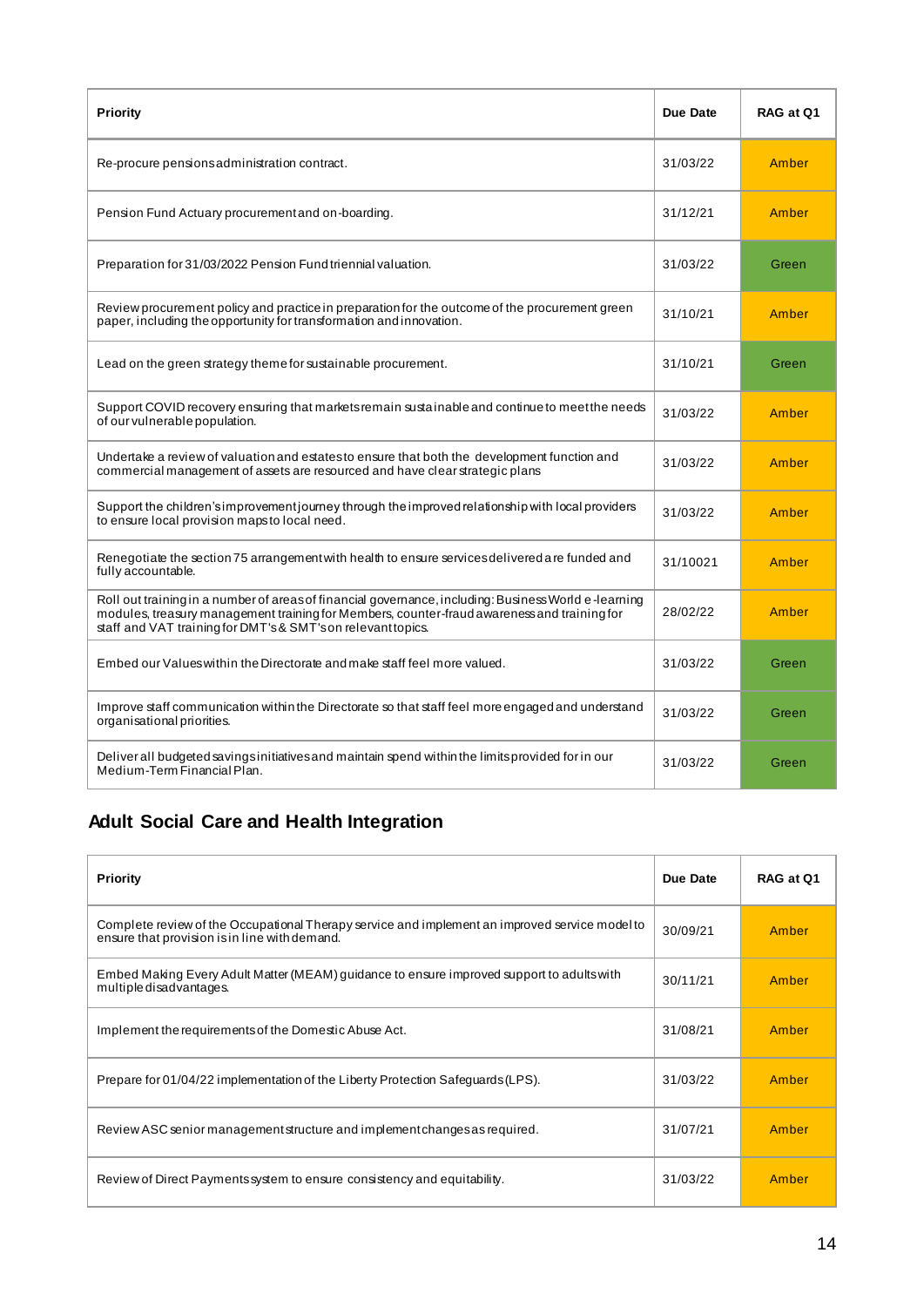| <b>Priority</b>                                                                                                                 | Due Date | RAG at Q1 |
|---------------------------------------------------------------------------------------------------------------------------------|----------|-----------|
| Review autism provision and implement improved service model.                                                                   | 31/03/22 | Amber     |
| Review Levick House provision.                                                                                                  | 28/02/22 | Amber     |
| Deliver 2021/22 Better Care Fund.                                                                                               | 31/03/22 | Amber     |
| Develop Clean Air Strategy.                                                                                                     | 31/12/21 | Amber     |
| Review of Gambling Act Policy.                                                                                                  | 31/01/22 | Green     |
| Review Licensing Act Statement of Licensing Policies.                                                                           | 31/03/22 | Green     |
| Implement Newport 2 Selective Landlord Licensing scheme.                                                                        | 31/01/22 | Green     |
| Embed our values within Directorate and make staff feel more valued.                                                            | 31/03/22 | Green     |
| Improve staff communication within the Directorate so that stall feel more engaged and understand<br>organisational priorities. | 31/03/22 | Green     |
| Delver all budgeted savings initiatives and maintain spend within the limits provided for in our<br>Medium Term Financial Plan. | 31/03/22 | Green     |
| Ensure equality improvement actions are based on data that is complete and accurate as possible.                                | 31/03/22 | Green     |

## **Public Health**

| <b>Priority</b>                                                                                                                  | Due Date | RAG at Q1 |
|----------------------------------------------------------------------------------------------------------------------------------|----------|-----------|
| Complete review of the Pharmaceutical Needs Assessment.                                                                          | 31/03/22 | Green     |
| Publish DPH Annual Report.                                                                                                       | 31/12/21 | Green     |
| Complete health protection assurance report.                                                                                     | 31/03/22 | Green     |
| Completion of sexual health procurement.                                                                                         | 30/09/21 | Green     |
| Embed our Values within the Directorate and make staff feel more valued.                                                         | 31/03/22 | Green     |
| Improve staff communication within the Directorate so that staff feel more engaged and understand<br>organisational priorities.  | 31/03/22 | Green     |
| Deliver all budgeted savings initiatives and maintain spend within the limits provided for in our<br>Medium-Term Financial Plan. | 31/03/22 | Green     |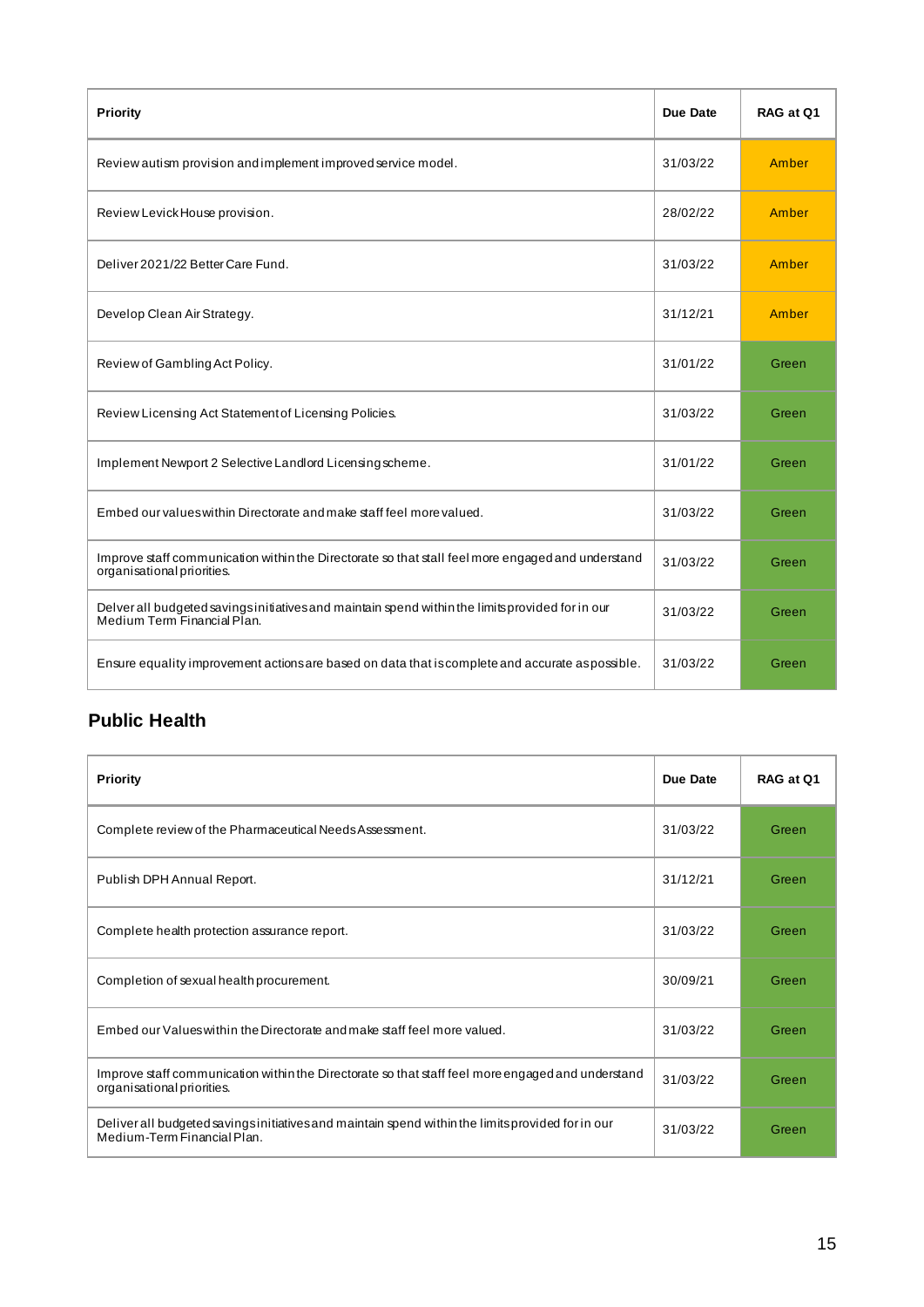## **Children's Care**

| Priority                                                                                                                                                                     | Due Date | RAG at Q1 |
|------------------------------------------------------------------------------------------------------------------------------------------------------------------------------|----------|-----------|
| Deliver the Participation Strategy to support our service users to develop the services they receive<br>in partnership with the Children and Young People's partnership      | 31/03/22 | Amber     |
| Deliver the Quality Assurance and Performance Strategy                                                                                                                       | 31/03/22 | Amber     |
| Develop and deliver a workforce strategy to support a stable, skilled and focussed leadership at all<br>levels and stable permanent skilled frontline workforce.             | 31/03/22 | Amber     |
| Deliver the Multi-agency Early Help and Prevention Strategy to support a commitment to intervening<br>at the earliest stage possible.                                        | 31/03/22 | Amber     |
| Strengthen the way the Children and Young People partnership worktogether and challenge the<br>quality of practice through the delivery of the Safeguarding Partnership plan | 31/03/22 | Amber     |
| Embed our Values within the Directorate and make staff feel more valued.                                                                                                     | 31/03/22 | Green     |
| Improve staff communication within the Directorate so that staff feel more engaged and understand<br>organisational priorities.                                              | 31/03/22 | Green     |
| Deliver all budgeted savings initiatives and maintain spend within the limits provided for in our<br>Medium-Term Financial Plan.                                             | 31/03/22 | Green     |

## **Education and Partnerships**

| <b>Priority</b>                                                                                                                                                                                            | Due Date | RAG at Q1 |
|------------------------------------------------------------------------------------------------------------------------------------------------------------------------------------------------------------|----------|-----------|
| Deliver the Inclusion and Specialist Support Strategic Plan to remove barriers to learning and<br>wellbeing for children and young people and reduce exclusions and out-of-area educational<br>placements. | 30/11/21 | Green     |
| Deliver the Access to Education strategy, to ensure sufficient appropriate, high-quality places are<br>available for children and young people now and in the future.                                      | 31/03/22 | Amber     |
| Facilitate the delivery of the local area SEND plan for the Partnership to improve outcomes for<br>children and young people with SEND.                                                                    | 31/03/22 | Amber     |
| Deliver the Middlesbrough Community Learning Strategy to deliver more learning opportunities in<br>Middlesbrough                                                                                           | 31/0322  | Green     |
| Deliver the Achievement Planto deliver school improvement and improve educational outcomes in<br>Middlesbrough                                                                                             | 31/12/21 | Green     |
| Embed our Values within the Directorate and make staff feel more valued.                                                                                                                                   | 31/03/22 | Green     |
| Improve staff communication within the Directorate so that staff feel more engaged and understand<br>organisational priorities.                                                                            | 31/03/22 | Green     |
| Deliver all budgeted savings initiatives and maintain spend within the limits provided for in our<br>Medium-Term Financial Plan.                                                                           | 31/03/22 | Green     |